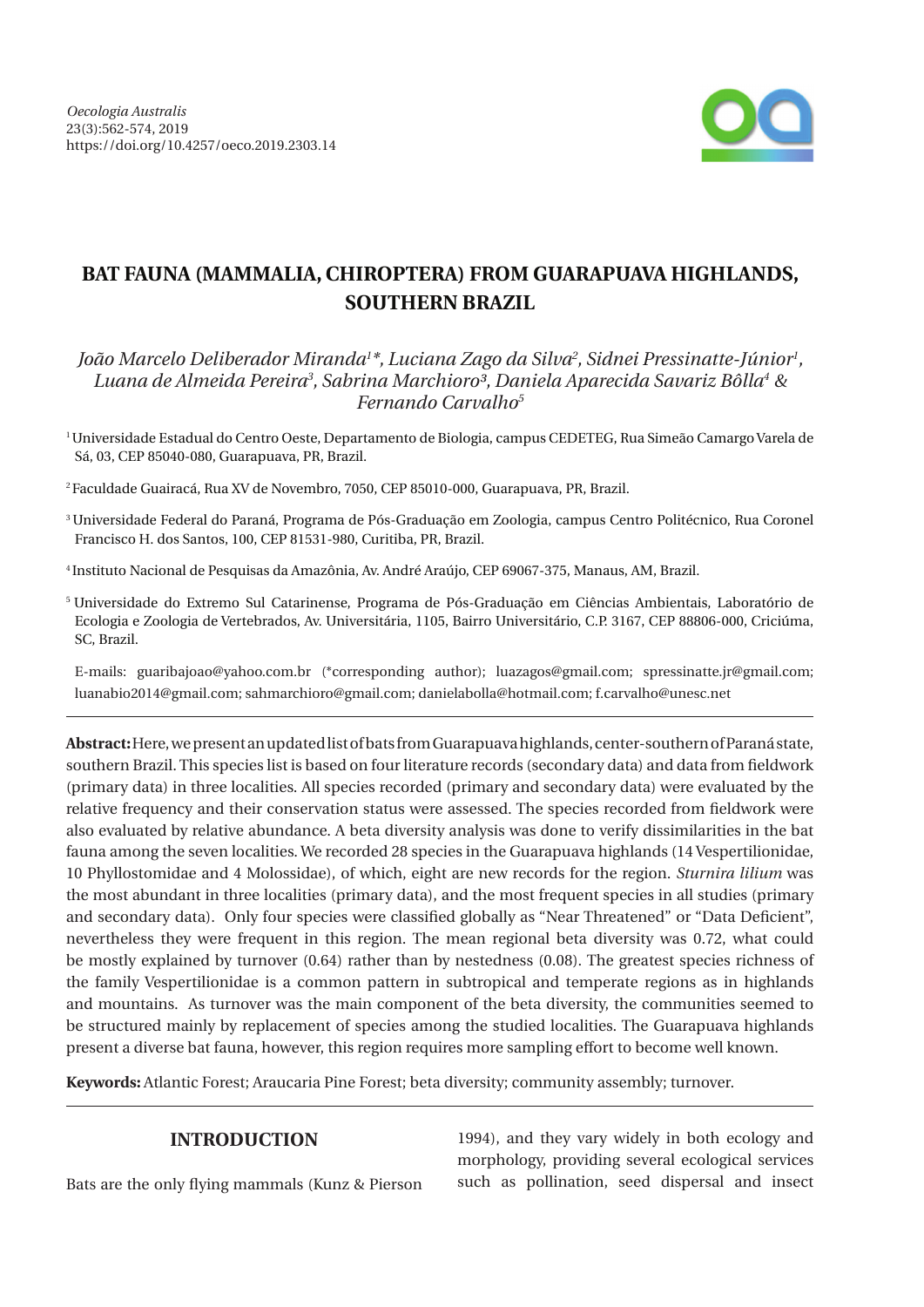control (Fleming *et al.*1972, Passos *et al.* 2003). The Brazilian bat fauna is still poorly known, despite being among the richest in the world (Bernard *et al.* 2010, Nogueira *et al.* 2014). In Brazil, the Atlantic Forest is the most studied biome in the country, with approximately 98 bat species (Muylaert *et al.* 2017) and one of the most endangered environments (Myers *et al*. 2000). Even in this biome, there are still many gaps in bat species occurrence and distribution (Bernard *et al.* 2010) and consequently, in community assembly, especially in high altitude areas, such as mountains and highlands (Moras *et al.* 2013, Nobre *et al.* 2013).

One of the highlands in southern Brazil is the Guarapuava highlands in Paraná state, whose bat fauna have been poorly studied (Miretzki 2003, Bernard *et al.* 2010). These highlands are mostly characterized by Araucaria Pine Forest and natural grasslands at an altitude above 700 m (Maack 2012). These environments comprise most of Paraná state, with the Guarapuava highlands, alone, being responsible for an area of 6,659 km² (Santos *et al.*  2006). Few studies on bats have been carried out in Brazil above 1000 ma.s.l. (*e.g.*, Moras *et al.* 2013, Nobre *et al.* 2013, Miranda & Zago 2015).

The first bat information from the center-south of Paraná state was from Person & Lorini (1990) in Semidecidual Seasonal Forests close to Iguaçu Valley. After that, Miretzki (2003) recorded some species in the same region in a review of Paraná's bat fauna. More recently, a few mammalian surveys were conducted (Miranda *et al.* 2008, Valle *et al.* 2011), while the first survey focused uniquely on bats was undertaken between 2012 and 2013 (Miranda & Zago 2015). Since 2013, no surveys have been performed in the region to the best of our knowledge. Therefore, we aimed to update the bat fauna list of the Guarapuava highlands region, using primary and secondary data, and assess the conservation status of these species to produce a more informative list for future studies on species conservation. We also aimed to measure the beta diversity in this region and to evaluate nestedness and turnover processes in communities' assembly.

### **MATERIAL AND METHODS**

#### *Study sites*

The present study was carried out in the Guarapuava highlands, Paraná state (Center-South region of Paraná State), southern Brazil (Figure 1). The area covers 26,409 km² and comprises 29 municipalities. The original environment was mainly composed of Araucaria Pine Forest and natural grasslands patches. In addition, this region also presents Semideciduous Seasonal Forests under an altitude of 700 m in the Iguaçu valley (Maack 2012). In this study, we focused only on the Araucaria highlands above the altitude of 700 m. The region's climate is *Cfb* according to Koppen's classification, characterized as subtropical humid and mesothermic without dry season, with more than five annual frost events (Maack 2012). The annual average temperature is 17.1°C, with 12.8°C in the coldest month and about 20.8°C in the warmest. The accumulated rainfall ranges between 1,800 and 2,000 mm (Miranda & Zago 2015).

## *Sources of information for bat species occurrence*

Records of bat species for this region were obtained from field works (primary data) and literature (secondary data), totalizing seven localities (Figure 1). Field works were conducted in: (1) Parque Municipal São Francisco da Esperança (PMSFE), Municipality of Guarapuava; (2) Jardim Botânico de Faxinal do Céu (JBFC), Municipality of Pinhão; and (3) Banks of the Jordão River (BJR), Municipality of Candói (Table 1; Figure 1). Bats were captured using ground-level mist nets (6x3 m and 12x3 m; 18-20 mm of mash) in these three localities, and also canopy mist nets in PMSFE and JBFC (see Table 1 for sampling efforts and study period). Each specimen was identified according to identification keys (Barquez *et al.* 1999, Gardner 2008, Miranda *et al.* 2011). The first specimen captured for each species (except juveniles, pregnant or lactating females) was collected and deposited in the mammal collection of the Federal University of Paraná (Appendix I). Animals were captured under authorization of the Brazilian Government's Chico Mendes Institute for Biodiversity and Conservation (SISBIO permits: 44.129-1; 44.193-1).

Secondary data were obtained from four published studies, being two checklists based on museum and literature data compilation and two of original field surveys data: (1) a checklist of bat occurrence on Paraná state, and in Guarapuava highlands, with most of the data from Reserva do Iguaçú and Foz do Jordão municipalities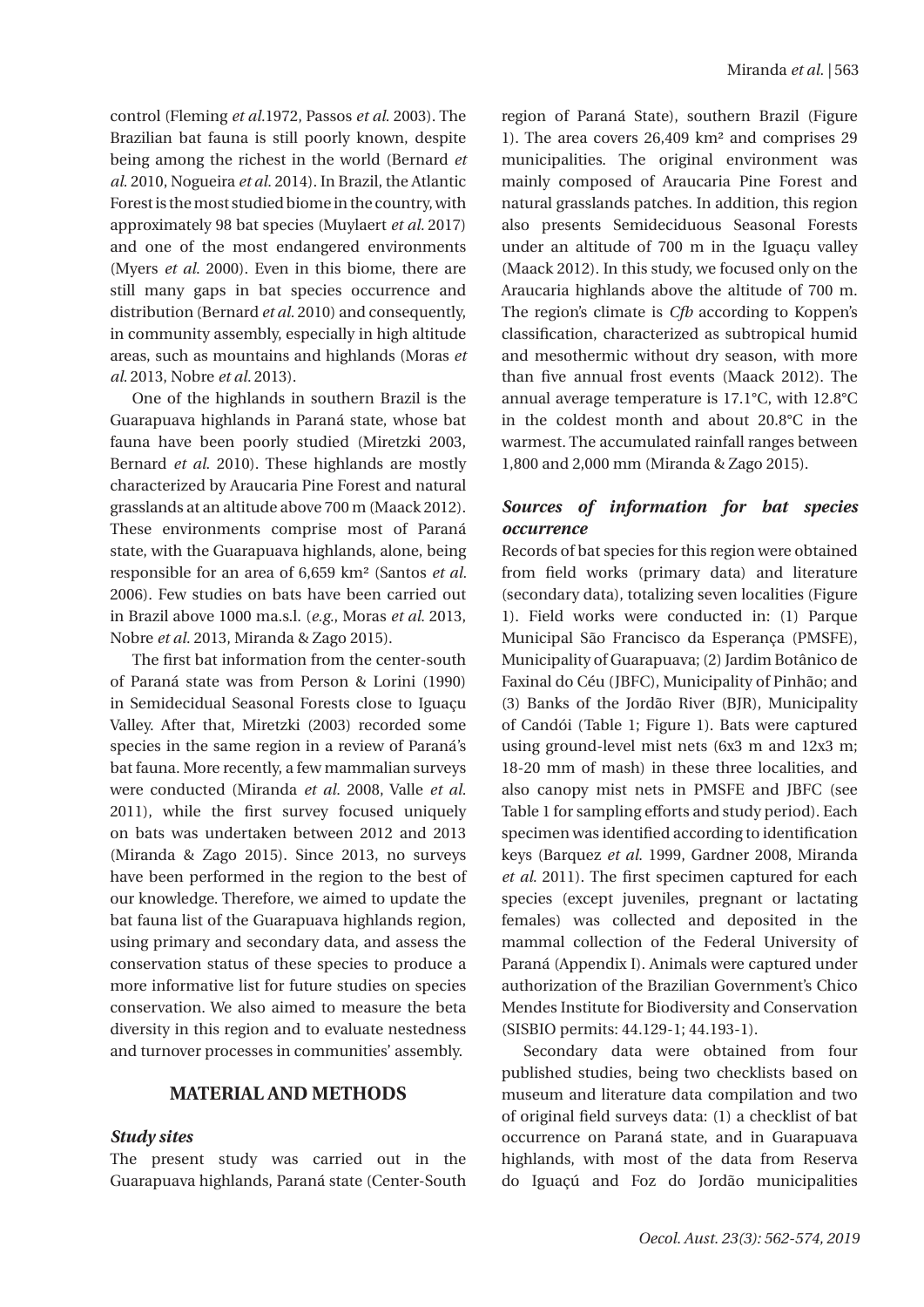

**Figure 1.** Localities with sampled bat fauna at Guarapuava highlands, Paraná state, southern Brazil. Primary data from 2009 to 2015 mist net samples are marked with black circles: PMSFE=Parque Municipal São Francisco da Esperança (Municipality of Guarapuava); JBFC=JardimBotânico Faxinal do Céu (Municipality of Pinhão); and BJR=Banks of the Jordão River (Municipality of Candói). Localities of secondary data are marked with white triangles: RIFJ=Reserva do Iguaçu and Fóz do Jordão municipalities (Miretzki 2003); PAL=Palmas municipality (Miranda *et al.* 2008), GUA=Guarapuava municipality (Valle *et al.* 2011); and PMNA=Parque Municipal Natural das Araucárias; Guarapuava municipality (Miranda & Zago 2015).

(RIFJ; Miretzki 2003); (2) a checklist of mammal occurrence on Guarapuava municipality (GUA; Valle *et al.* 2011); (3) a mammal survey in grasslands and Araucaria Pine Forest in Palmas municipality (PAL; Miranda *et al.* 2008); and (4) a bat survey on Parque Municipal Natural das Araucárias, on Guarapuava municipality (PMNA; Miranda & Zago 2015) (Figure 1).

## *Data analyses*

We used rarefaction curves to evaluate the adequacy of the sample in relation to species richness. For the primary data, individual rarefaction curves were made using the absolute abundance of each species sampled for each location separately. For the general data (aggregate primary and secondary data), we did a sample-based rarefaction curve (Mao Tau procedure) using the frequency of occurrence

of a species as a sampling unit. The frequency of occurrence was calculated by dividing the number of locations in which each species was recorded by the total number of locations used in the study (seven). Species richness was estimated for each of the seven locations using the non-parametric Chao 2 estimator (with 1,000 bootstrapping).

We assessed the conservation status of species at a global level according to the IUCN Red List of Endangered Species (IUCN 2018). At the national level, we used the List of Brazilian Fauna Threatened of Extinction (ICMBio 2016).

To analyze the dissimilarities between the seven localities and evaluate possible nestedness or turnover processes involved in the community assembly, we calculated the beta diversity (BD) and its components: beta diversity nestedness  $(BD<sub>next</sub>)$  and beta diversity turnover  $(BD<sub>turn</sub>)$ . This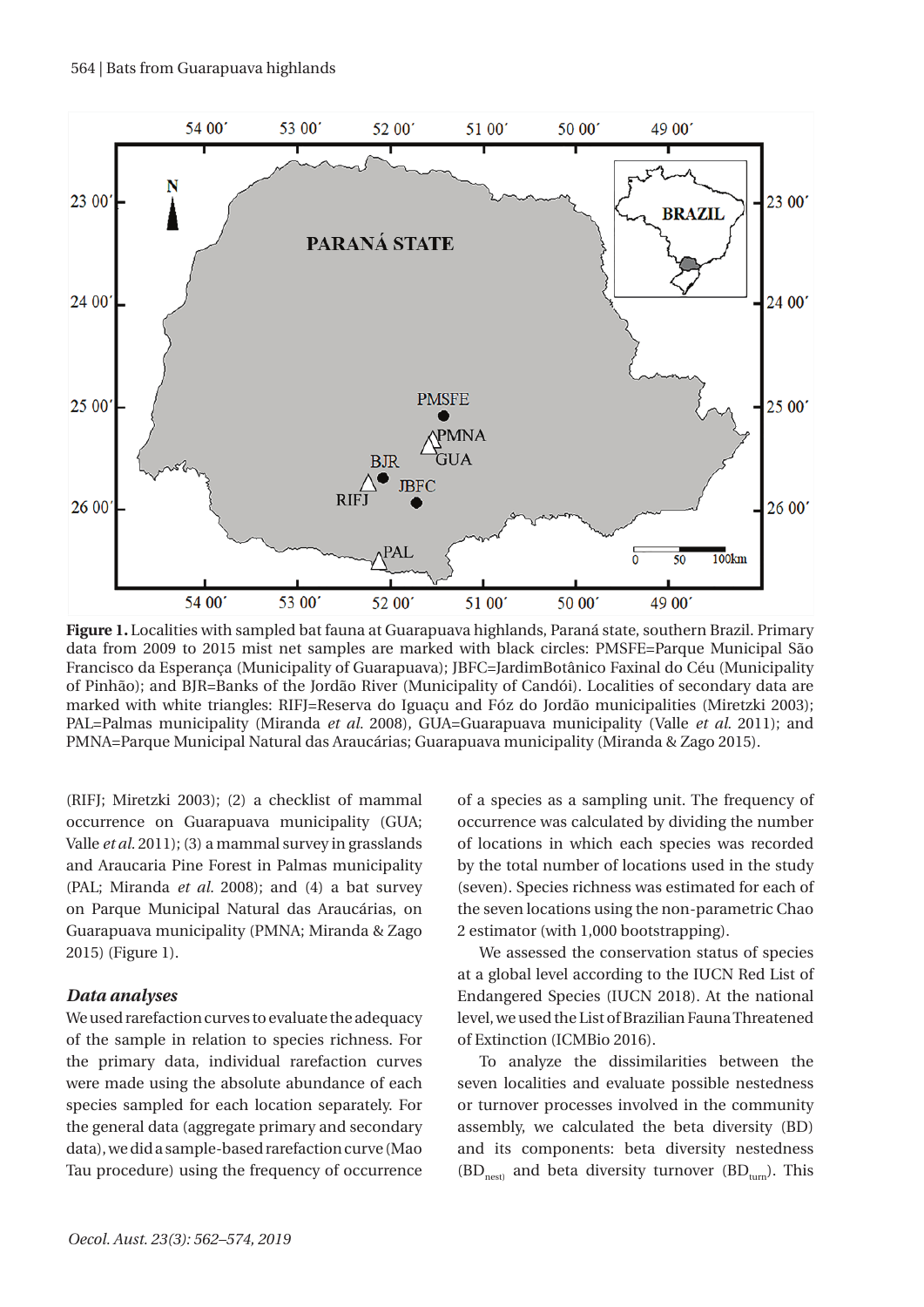|                                         | <b>BJR</b>             | <b>PMSFE</b>                                         | <b>JBFC</b>                                                                                   |
|-----------------------------------------|------------------------|------------------------------------------------------|-----------------------------------------------------------------------------------------------|
| Coordinates                             | 25°39'21"S, 51°57'49"W | 25°03'48"S, 51°17'37"W                               | 25°55'01"S, 51°35'47"W                                                                        |
| Altitude (m)                            | 757                    | 1,052                                                | 1,162                                                                                         |
| Year of sampling                        | 2009                   | 2014-2015                                            | 2014-2015                                                                                     |
| Sampling nights                         | 10                     | 25                                                   | 25                                                                                            |
| Number of mist nets<br>per night        | 6 to 12                | 20                                                   | 20                                                                                            |
| Number of canopy mist<br>nets per night |                        | $5(54.000 \text{ m}^2 \cdot h)$                      | $5(54.000 \text{ m}^2 \cdot h)$                                                               |
| Sampling effort                         | $13.736m2$ .h          | $162.000 \text{ m}^2$ .h                             | $162.000 \text{ m}^2$ .h                                                                      |
| Vegetation<br>characteristics           | disturbed grasslands   | Secondary Forest and Secondary and Primary<br>Forest | Secondary Forest<br>and<br>altered areas (grasslands<br>with<br>exotic<br>tree<br>collection) |

**Table 1.** Localities with primary data about bat fauna sampled with mist nets at Guarapuava highlands, Paraná state, southern Brazil, from 2009 to 2015. BJR = Banks of the Jordão River; PMSFE = Parque Municipal São Francisco da Esperança; JBFC = Jardim Botânico de Faxinal do Céu.

analysis was done using the Sorensen dissimilarity index and the Baselga (2010) approach with the R package *betapart* (Baselga *et al.* 2017). To represent the pattern of BD found between the localities, we performed a cluster analysis based on Sorensen dissimilarity index using unweighted pairgroup method with arithmetic mean (UPGMA). To confirm this cluster result, we performed a cophenetic distance analysis. These analyses were performed using R 3.3.1 (R Core Team 2016) and the packages *spaa* (Zhang 2016) and *vegan* (Oksanen *et al.* 2017).

# **RESULTS**

Adding all studies together (primary and secondary data), a total of 28 species, 15 genera and three families were recorded for Guarapuava highlands. Vespertilionidae was the richest family (14 species), followed by Phyllostomidae (10 species) and Molossidae (4 species; Table 2). The sample rarefaction curve (Mao Tau) of the general data did not stabilize (Figure 2A). The Chao 2 analyzes estimated  $35.8 \pm 6.4$  (mean  $\pm$  S.D.) species, suggesting that these studies registered about 78% of the estimated species richness of the region. The primary data included eight new occurrences for the region: *Anoura caudifer*, *Macrophyllum macrophyllum*, *Carollia perspicillata*, *Sturnira tildae*, *Lasiurus cinereus*, *Lasiurus ega*, *Myotis albescens* and *Molossus rufus* (Table 2). Among

the recorded species, six were present in most of the localities (> 70% of frequency of occurrence) and can be considered as being common for Guarapuava highlands (Table 2).

In the PMSFE, there were a total of 117 captures of 14 species, while there were 82 captures of 14 species in the JBFC, and 29 captures and six species at BJR. The most abundant species of the three localities was *Sturnira lilium*, and the second most abundant was *C. perspicillata* at PMSFE, *Myotis izecksohni* at JBFC and *Desmodus rotundus* at BJR (Table 2). The rarefaction curves did not stabilize, only the curve for BJR showed a slight tendency to stabilize at the end of the samplings (Figure 2B, C, D).

Regarding the global conservation status, *Myotis ruber* is considered "Near Threatened", while *Eptesicus taddeii*, *Histiotus velatus* and *M. izecksohni* are "Data Deficient" (IUCN 2018). Based on the Brazilian red list, *E. taddeii* is considered "Vulnerable" and *M. izecksohni* is "Data Deficient" (ICMBio 2016). All other species are classified as "Least Concern" in both lists of species conservation status (ICMBio 2016, IUCN 2018).

In the regional analysis of bat fauna, the localities presented an average BD of 0.72,  $BD_{turn}$  of 0.64 and  $BD_{\text{net}}$  of 0.08. In the cluster plot, there are two groups with more than 50% of similarity (Figure 3) confirmed by cophenetic distance analysis (0.91). The first group is formed by the areas with larger sampling efforts and with these efforts directed only toward bats: PMNA, JBFC and PMSFE. The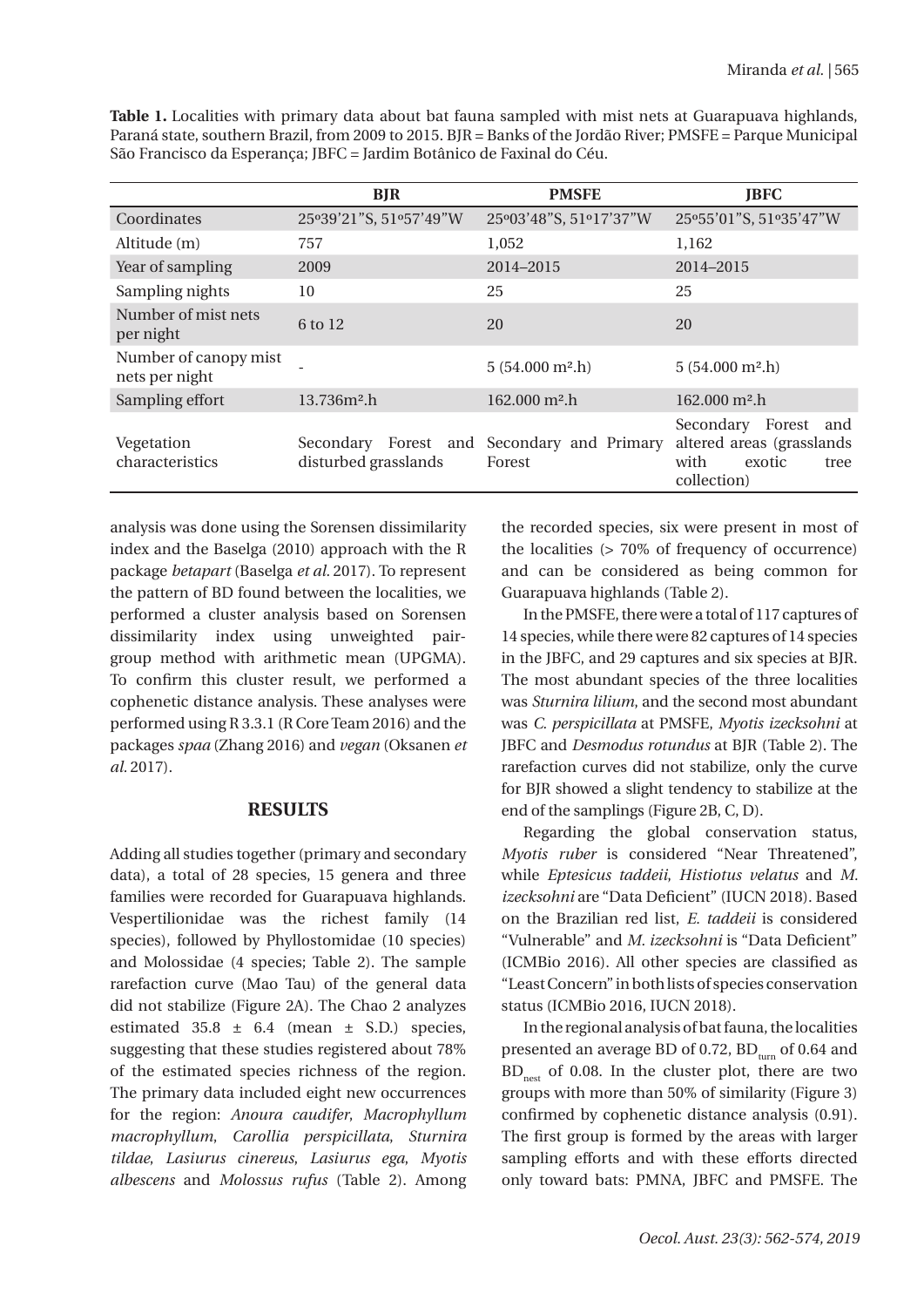

**Figure 2.** Rarefaction curves of bats species to primary and overall data in Guarapuava highlands region, Paraná, southern Brazil. (A) Sample rarefaction (Mao Tau) of overall studies (primary and secondary data); (B) Individual rarefaction curve from Parque Municipal São Francisco da Esperança (PMSFE); (C) Individual rarefaction curve from Jardim Botânico Faxinal do Céu (JBFC); (D) Individual rarefaction curve from Banks of Jordão River (BJR).

other group clustered the areas with smaller sampling efforts (BJR and PAL) and the areas with only museum and literature data compilation (RIFJ and GUA).

#### **DISCUSSION**

The species listed correspond to 71.8% of the already recorded bat fauna from Araucaria Pine Forest (Miretzki 2003, Miranda *et al.*2008, 2009, Marques *et al.* 2011), 28.6% of the Atlantic Forest (Muylaert *et al.* 2017) and 15.7% of Brazilian bat fauna (Nogueira *et al.* 2014). Differing from most studies in the Atlantic Forest, in which the family Phyllostomidae dominates the assemblages (*e.g.*,

Bianconi *et al.* 2004, Esbérard *et al.*2006, Reis *et al.* 2006, Tavares *et al.* 2007, Carvalho *et al.* 2013), in our study, Vespertilionidae was the richest family. With increasing of altitude and latitude, there is a decrease in temperature and environmental productivity, leading to less complex ecosystems. Therefore, bat assemblages become simpler (*i.e.*, fewer species, ecological functions and evolutionary lineages) as altitude and latitude increases, until only aerial insectivorous bats persist (Patterson *et al.* 2007, Cisneros *et al.* 2014, Martins *et al.* 2015). In Neotropical biomes, altitudes above 2.000 m for Atlantic Forest (Martins *et al.* 2015) and above 2.500 m for Andean Amazonian (Cisneros *et al.* 20014), only aerial insectivorous bats were recorded. In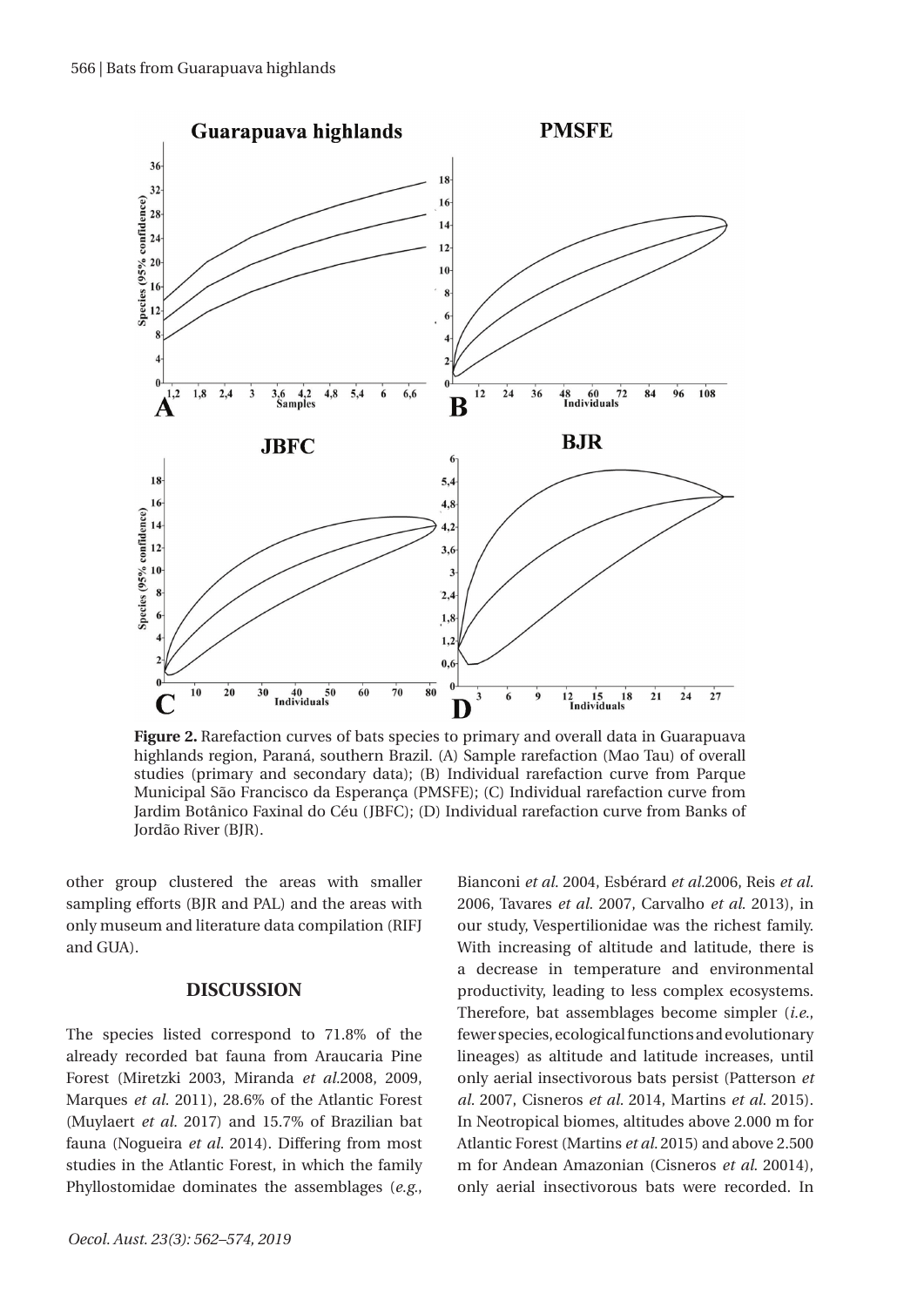| Table 2. Updated list of bat fauna from Guarapuava highlands, Paraná state, southern Brazil. Secondary data: RESI = Reserva do Iguaçu and Fóz do Jordão                   |
|---------------------------------------------------------------------------------------------------------------------------------------------------------------------------|
| municipalities (Miretzki 2003); PAL = Palmas municipality (Miranda <i>et al.</i> 2008); GUA = Guarapuava municipality (Valle <i>et al.</i> 2011); PMNA = Parque Municipal |
| Vatural das Araucárias (Miranda & Zago 2015). Primary data of bats surveys with mist nets (2009–2015): PMSFE = Parque Municipal São Francisco da                          |
| Esperança; JBFC = Jardim Botânico de Faxinal do Céu; BRJ = Banks of Jordão River. N = Number of captures. FO = Frequency of occurence.* = Species that                    |
| represent new records for the region.                                                                                                                                     |
|                                                                                                                                                                           |

|                                                 |      |                | (presence or absence)<br>Secondary Data |             |                             | (Relative Abundance)<br>Primary Data |                          | FO (%) |
|-------------------------------------------------|------|----------------|-----------------------------------------|-------------|-----------------------------|--------------------------------------|--------------------------|--------|
| Taxa                                            | RIFJ | <b>PAL</b>     | GUA                                     | <b>PMNA</b> | $(N = 123)$<br><b>PMSFE</b> | $(N = 86)$<br><b>JBFC</b>            | $(N = 36)$<br><b>BJR</b> |        |
| PHYLLOSTOMIDAE                                  |      |                |                                         |             |                             |                                      |                          |        |
| Anoura caudifer (É. Geoffroy, 1818)             |      |                |                                         |             | $1.6*$                      |                                      |                          | 14.3   |
| Chrotopterus auritus (Peters, 1856)             |      |                |                                         |             | 5.7                         |                                      | 5.5                      | 71.4   |
| Macrophyllum macrophyllum (Schinz, 1821)        |      |                |                                         |             |                             |                                      | 5.5*                     | 14.3   |
| Carollia perspicillata (Linnaeus, 1758)         |      |                |                                         |             | 17.9*                       |                                      |                          | 14.3   |
| Artibeus fimbriatus Gray, 1838                  |      |                |                                         |             | 0.8                         |                                      |                          | 28.6   |
| Artibeus lituratus (Olfers, 1818)               |      |                |                                         |             | 2.4                         | ı                                    | $\blacksquare$           | 42.8   |
| Pygoderma bilabiatum (Wagner, 1843)             |      |                |                                         |             | 0.8                         | 2.3                                  | $\mathbf{I}$             | 57.1   |
| Sturnira lilium (É. Geoffroy, 1810)             |      |                |                                         |             | 59.3                        | 61.6                                 | 63.8                     | 100    |
| Sturnira tildae de La Torre, 1966               |      |                |                                         |             | $0.8^*$                     | $2.3*$                               | $\mathbf{I}$             | 28.6   |
| Desmodus rotundus (E. Geoffroy, 1810)           |      |                |                                         |             | 3.2                         | 1.2                                  | 16.7                     | 85.7   |
| VESPERTILIONIDAE                                |      |                |                                         |             |                             |                                      |                          |        |
| Eptesicus brasiliensis (Desmarest, 1819)        |      |                |                                         |             |                             |                                      |                          | 28.6   |
| Eptesicus diminutus Osgood, 1915                |      |                |                                         |             |                             |                                      |                          | 14.3   |
| Eptesicus furinalis (d'Orbigny & Gervais, 1847) |      |                |                                         |             | 0.8                         | 5.8                                  | 2.8                      | 71.4   |
| Eptesicus taddeii Miranda et al., 2006          |      |                |                                         |             | $0.\overline{8}$            | $3.\overline{5}$                     |                          | 42.8   |
| Histiotus montanus (Philippi & Landbeck, 1861)  |      |                |                                         |             | ï                           | ï                                    | $\blacksquare$           | 14.3   |
| Histiotus velatus (I. Geoffroy, 1824)           |      |                |                                         |             | 3.2                         | $\frac{6}{4}$                        |                          | 71.4   |
| Lasiurus blossevillii ([Lesson, 1826])          |      | $\blacksquare$ |                                         |             | ï                           | 2.3                                  | $\blacksquare$           | 28.6   |
| Lasiurus cinereus (Palisot de Beauvois, 1796)   |      |                |                                         |             | $0.8^*$                     |                                      |                          | 14.3   |
|                                                 |      |                |                                         |             |                             |                                      |                          |        |

Table 2. Continued on next page... **Table 2.** Continued on next page…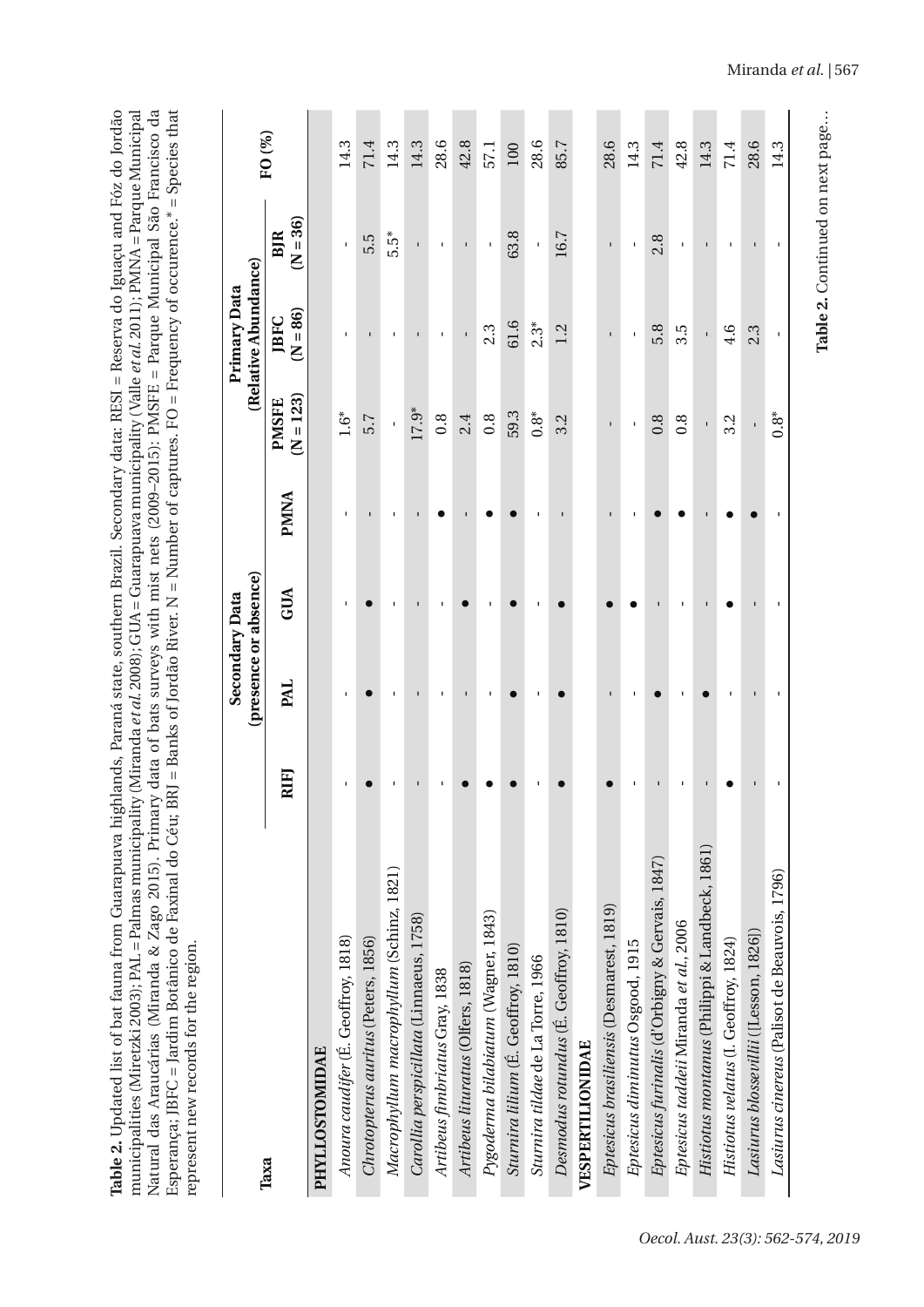|                                           |      |            | (presence or absence)<br>Secondary Data |              |                             | (Relative Abundance)<br>Primary Data |                          |        |
|-------------------------------------------|------|------------|-----------------------------------------|--------------|-----------------------------|--------------------------------------|--------------------------|--------|
| Taxa                                      | RIFJ | <b>PAL</b> | GUA                                     | <b>PMNA</b>  | $(N = 123)$<br><b>PMSFE</b> | $(N = 86)$<br><b>JBFC</b>            | $(N = 36)$<br>BJR        | FO (%) |
| Lasiurus ega (Gervais, 1856)              | ı    |            |                                         |              |                             | $1.2*$                               |                          | 14.3   |
| Myotis albescens (E. Geoffroy, 1806)      |      |            |                                         |              |                             | $\ddot{c}$                           |                          | 14.3   |
| Myotis levis (I. Geoffroy, 1824)          |      |            | ī                                       |              | ı                           | ı                                    |                          | 14.3   |
| Myotis izecksohni Moratelli et al., 2011  |      |            | ٠                                       |              | $\frac{6}{1}$               | $\overline{6}$                       |                          | 42.8   |
| Myotis nigricans (Schinz, 1821)           |      |            |                                         |              | ï                           | $\blacksquare$                       | $\overline{\phantom{a}}$ | 42.8   |
| Myotis ruber (É. Geoffroy, 1806)          |      |            |                                         |              | ı                           | 1.2                                  | 5.5                      | 71.4   |
| MOLOSSIDAE                                |      |            |                                         |              |                             |                                      |                          |        |
| Cynomops planirostris (Peters, 1866)      |      |            |                                         |              |                             |                                      |                          | 14.3   |
| Molossus molossus (Pallas, 1766)          |      |            |                                         |              |                             | 2.3                                  |                          | 28.6   |
| Molossus rufus É. Geoffroy, 1805          |      |            | ï                                       |              | ı                           | $2.3*$                               |                          | 14.3   |
| Tadarida brasiliensis (I. Geoffroy, 1824) |      |            |                                         |              |                             | $\blacksquare$                       |                          | 42.8   |
| Species richness                          |      | ග          | ග                                       | $\mathbf{S}$ | $\mathbf{14}$               | $\overline{\mathbf{1}}$              | అ                        |        |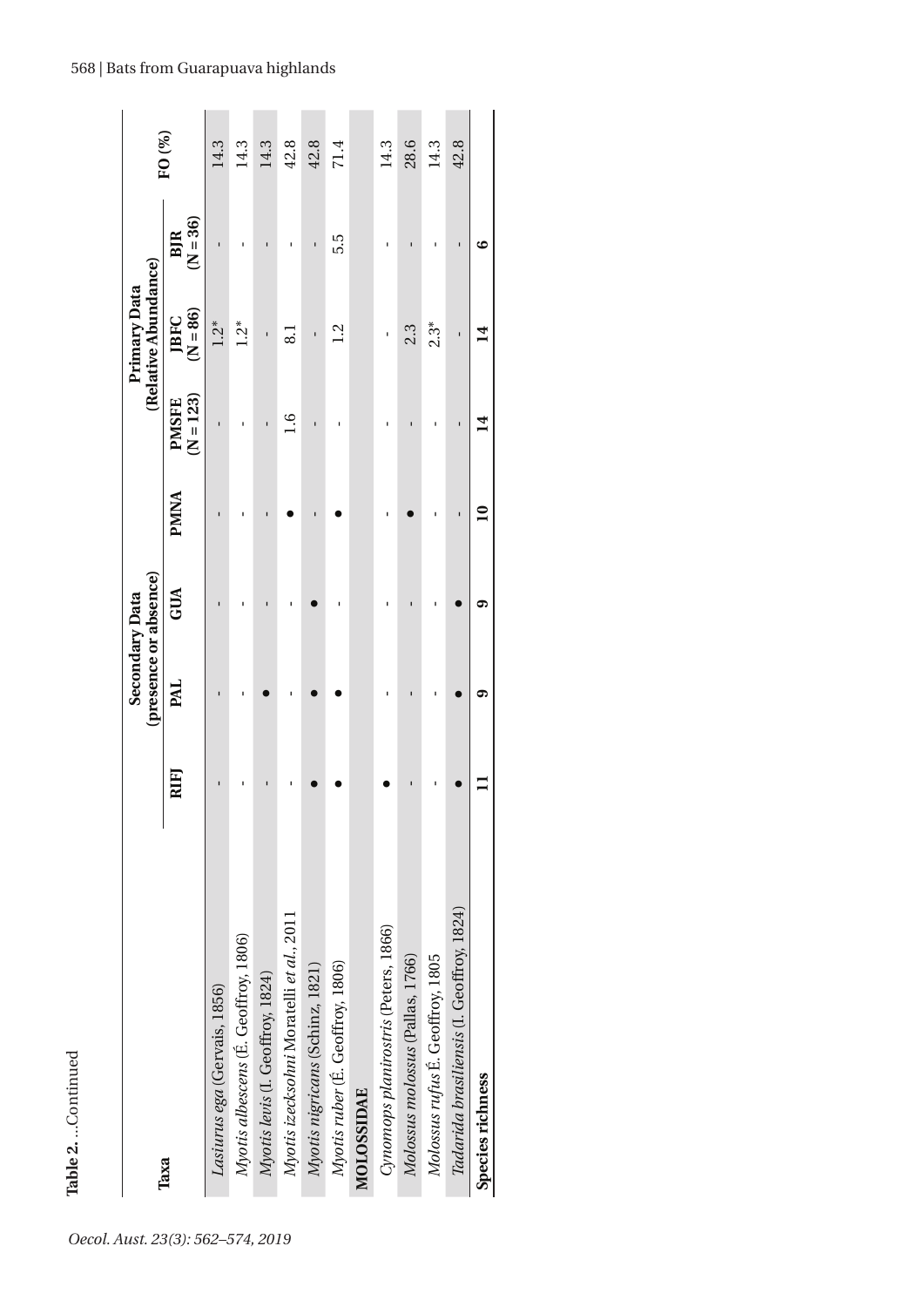

**Figure 3.** UPGMA (unweighted pair-group method using arithmetic averages) cluster analysis for beta diversity (BD) values among sampled bat fauna. Nodes that are to the left of the dashed line have values under 50% of dissimilarity, showing two groups. The sample effort is below the initials of each area. Primary data from 2009 to 2015 mist net samples are marked with black circles: PMSFE=Parque Municipal São Francisco da Esperança (Municipality of Guarapuava); JBFC=JardimBotânico Faxinal do Céu (Municipality of Pinhão); and BJR=Banks of the Jordão River (Municipality of Candói). Localities of secondary data are marked with white triangles: RIFJ=Reserva do Iguaçu and Fóz do Jordão municipalities (Miretzki 2003); PAL=Palmas municipality (Miranda *et al.* 2008), GUA=Guarapuava municipality (Valle *et al.* 2011); and PMNA=Parque Municipal Natural das Araucárias; Guarapuava municipality (Miranda & Zago 2015). SD = areas with only museum and literature data compilation

the same way, only aerial insectivorous bats are recorded above 30°N or 35°S (Patterson *et al.* 2007). The lower temperatures and declines in food supply of higher latitudes seems to be limitations to all New World bats distribution, except to Vespertilionidae, that are aerial insectivorous bats able to do long distance migrations and to hibernate (Zago 2017). The same pattern seems to occur at higher altitudes

(Martins *et al.* 2015), thus, the predominance of aerial insectivorous species in the bat assemblages of the Guarapuava highlands may be a consequence of the subtropical and altitude characteristics of the region.

More than half of recorded species were aerial insectivores (Vespertilionidae and Molossidae). These bats tend to be rare in studies that used mist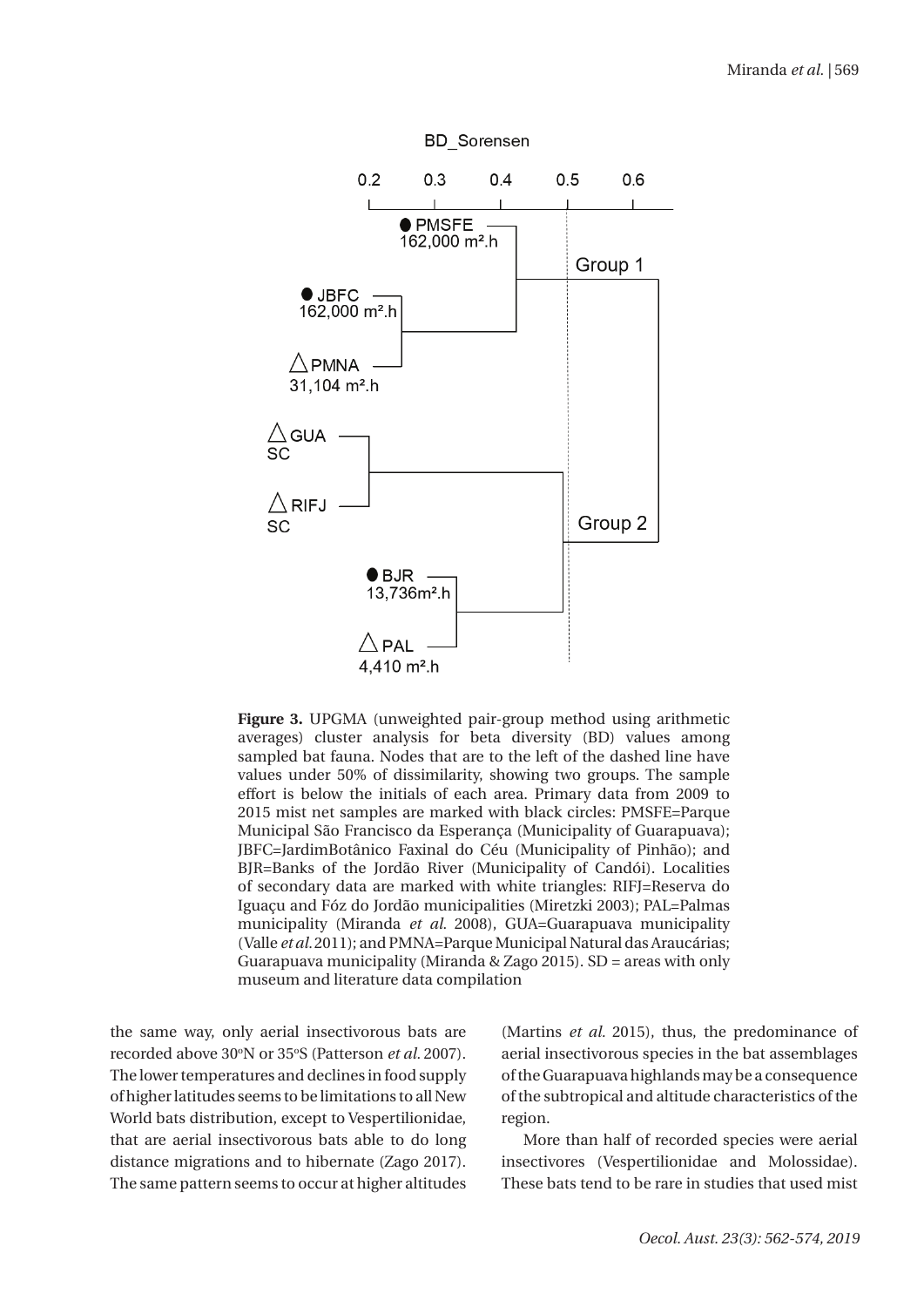nets (Pedro & Taddei 1997, Kalko & Handley-Jr 2001). Thus, the nature of our records, with several rare species, resulted in the non-stabilization of the rarefaction curves. Therefore, the current list has a tendency to increase with additional bat surveys because, even for well-studied areas, such as the coast of Paraná state (Miretzki 2003), increases in sampling effort have resulted in new species records (*e.g.*, Scultori *et al.*2009, Carvalho *et al.* 2014, Rubio *et al.* 2014, Varzinczak *et al.* 2015).

Most of the species that were highly frequent in the present study were also considered abundant in other Araucaria Pine Forest bat surveys (*e.g.*, Reis *et al.* 2000, 2006, Arnone & Passos 2007, Zanon & Reis 2007, Miranda *et al.* 2009). On the other hand, some species, which were less frequent, have been captured close to their roosts, like *Histiotus montanus* (Miranda *et al.* 2006a, 2008), *Myotis levis*  (Miranda *et al.* 2008, 2010), *Molossus molossus*  (Miranda & Zago 2015) and *M. macrophyllum*  (primary data), or only at canopy nets, like *A. caudifer*, *M. molossus* and *M. rufus* (primary data). These two alternative methods of survey (caught at roost and canopy netting), along with longterm inventories and acoustic monitoring, should be widely used in bat samplings (Simmons & Voss 1999, Sampaio *et al.* 2003, Bernardi *et al.* 2009). In the present study, the two richest areas were those with the greatest sampling effort, and with mist nets installed in the canopy, corroborating several studies that pointed out that this method increases the survey's power (*e.g.*, Bernard 2001, Carvalho *et al.* 2013).

Regarding the species classified as threatened, near threatened or data deficient, the four species presented medium to high frequencies in Guarapuava highlands. The scarce records of *E. taddeii* and *M. izecksohni* in previous studies may be attributed to misidentifications, as both species were recently described and are cryptic (with *Eptesicus brasiliensis* and *Myotis nigricans*, respectively; Miranda *et al.* 2006b, Moratelli *et al.* 2011). Furthermore, all species classified as threatened, near threatened or data deficient are aerial insectivore bats, which are known to be underestimated in studies carried out with mist nets. Therefore, it is possible that these species are underrepresented in the samples instead of being rare in the area (Velazco *et al.* 2011).

The average BD and its components,  $BD_{turn}$  and

BD<sub>nest</sub>, found among bat faunas in our regional scale was similar to that found in the overall Atlantic Forest, with the turnover component being lager than the nestedness component (Varzinczak *et al.* 2018). These results indicate that at both scales, the Guarapuava highlands region and the Atlantic forest biome, the bat community assembly is a result of species replacement (*i.e.*, species turnover) among communities instead of species loss. The latter occurs when poor species areas are subsets of richer areas, resulting in nested structure (Baselga 2010). Therefore, other structuring features, rather than environmental filtering, may be acting at both scales. However, the BD observed among the bat faunas analyzed herein may better reflect methodological and sampling biases than ecological gradients. Studies with larger and standardized sampling effort are necessary to confirm these patterns.

This work is the first approach at regional level (beta diversity) about bat diversity in Guarapuava highlands. However, in spite of this regional bat list update, the cluster analysis based on beta diversity approach have highlighted gaps in the surveys carried out in the region. Since species of the family Vespertilionidae are hardly catch using mist nets, multimethod samplings are especially important at the latitudes and altitudes of Guarapuava, where this family is the richest among bats. Taking that into account, we suggest caution when analyzing results from databases with incomplete or subsampled bat assemblages and pointed out that Guarapuava highlands may be a region where the ecology of vespertilionid species, especially those threatened or near threatened, must be investigated.

# **ACKNOWLEDGEMENTS**

We thank Sara Emiliano Bandeira, Fernanda Almeida dos Santos, Bruno Fachin and Katrin Goede for the help in field work, and Conselho Nacional de Desenvolvimento Científico e Tecnológico (CNPq) for the MSc. scholarship awarded to D.A.S.B.

## **REFERENCES**

Arnone, I. S., & Passos, F. C. 2007. Estrutura de comunidade da quiropterofauna (Mammalia, Chiroptera) do Parque Estadual de Campinhos, Paraná, Brasil. Revista Brasileira de Zoologia,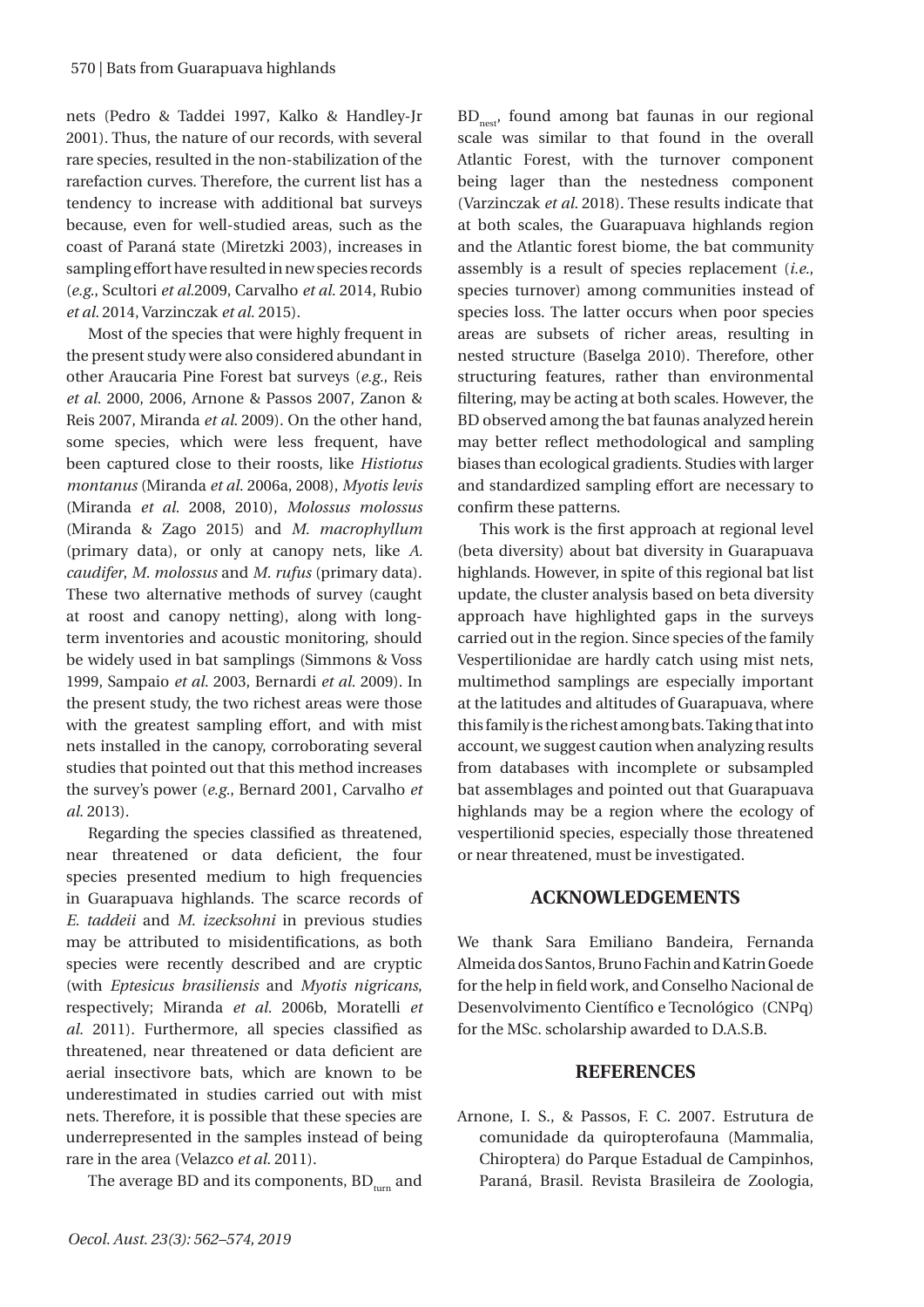24(3), 73–581. DOI: 10.1590/S0101- 81752007000300008

- Barquez, R. M., Mares, M. A., & Braun, J. K. 1999. The bats of Argentina. Special Publications of the Museum of Texas Tech University, 42, 1–275.
- Baselga, A. 2010. Partitioning the turnover and nestedness components of beta diversity. Global Ecology and Biogeography 19, 134–143.
- Baselga, A., Orme, D., Villeger, S., Bortoli, J., & Leprieur, F. 2017. betapart: Partitioning beta diversity into turnover and nestedness components. R package version 1.4. https:// cran.r-project.org/web/packages/betapart/ betapart.pdf
- Bernard, E. 2001. Vertical stratification of bat communities in primary forests of central Amazon, Brazil. Journal of Tropical Ecology, 17(1), 115–126. DOI: 10.1017/S0266467401001079
- Bernard, E., Aguiar, L. M. S., & Machado, R. B. 2010. Discovering the Brazilian bat fauna: a task for two centuries? Mammal Review, 41(1), 23–39. DOI: 10.1111/j.1365-2907.2010.00164.x
- Bernardi, I. P., Miranda, J. M. D., Sponchiado, J., Grotto, E., Jacomassa, F. F., Teixeira, E. M., Roani, S. H., & Passos, F. C. 2009. Morcegos de Frederico Westphalen, Rio Grande do Sul, Brasil (Mammalia: Chiroptera): Riqueza e utilização de abrigos. Biota Neotropica, 9(3), 349–354. DOI: 10.1590/S1676 06032009000300029
- Bianconi, G. V., Mikich, S. B., & Pedro, W. A. 2004. Diversidade de morcegos (Mammalia, Chiroptera) em remanescentes florestais do município de Fênix, Noroeste do Paraná, Brasil. Revista Brasileira de Zoologia, 21(4), 943–954. DOI: 101590/S0101-81752004000400032
- Carvalho, F., Fabián, M. E., & Menegheti, J. O. 2013. Vertical structure of an assemblage of bats (Mammalia: Chiroptera) in a fragment of Atlantic Forest in Southern Brazil. Zoologia, 30(5), 491– 498. DOI: 10.1590/S1984–46702013000500004
- Carvalho F., Mottin, V., Miranda, J. M. D., & Passos, F. C. 2014. First record of *Vampyrodes caraccioli* (Thomas, 1889) (Chiroptera, Phyllostomidae) for the state of Paraná, and range extension to southern region of Brazil. Check List, 10(5), 1189–1194. DOI: 10.15560/10.5.1189
- Cisneros, L. M., Burgio, K. R., Dreiss, L. M., Klingbeil, B. T., Patterson, B. D., Presley, S. J., & Willig, M. R. 2014. Multiple dimensions of bat biodiversity along an extensive tropical elevational gradient.

Journal of Animal Ecology, 83, 1124–1136. DOI: 10.1111/1365-2656.12201

- Esbérard, C. E. L., Jordão–Nogueira, T., Luz, J. L., Melo, G. G. S., Mangolin, R., Jucá, N., Raíces, D. S. L., Enrici, M. C., & Bergallo, H. 2006. Morcegos da Ilha Grande, Angra dos Reis, RJ, Sudeste do Brasil. Revista Brasileira de Zoociências, 8(2), 147–153.
- Fleming, T. H., Hooper, E. T., & Wilson, D. E. 1972. Three Central American bat communities: Structure, reproductive cycles and movement patterns. Ecology, 53(4), 555–569. DOI: 10.2307/1934771
- Gardner, A. L. 2008. Mammals of South America, vol. 1,marsupials, xenarthrans, shrews, and bats*.*  Chicago: The University of Chicago Press: p.669.
- ICMBio Intituto Chico Mendes de Conservação da Biodiversidade. 2016. Livro vermelho da fauna brasileira ameaçada de extinção. Brasília: ICMBio: p. 76.
- IUCN. 2018. The IUCN Red List of Threatened Species. Version 2014.3. Retrieved on December 1st, 2018, from www.iucnredlist.org
- Kalko, E. K. V., & Handley Jr, C. O. 2001. Neotropical bats in the canopy: diversity, community structure, and implications for conservation. Plant Ecology, 153, 319–333.
- Kunz, T. H., & Pierson, E. D. 1994. Bats of the world: an introduction. In: R. M. Nowak (Ed.), Walker's bats of the world. pp. 1–46. Baltimore and London: Johns Hopkins University Press.
- Maack, R. 2012. Geografia física do estado do Paraná. 4th. Ed. Ponta Grossa: Editora da UEPG: p. 526.
- Marques, R. V., Cademartori, C. V., & Pacheco, S. M. 2011. Mastofauna no Planalto das Araucárias, Rio Grande do Sul, Brasil. Revista Brasileira de Biociências, 9(3), 278–288.
- Martins, M. A., Carvalho, W. D., Dias, D., França, D. S., Oliveira, M. B., & Peracchi, A. L. 2015. Bat species richness (Mammalia, Chiroptera) along na elevational gradiet in the Atlantic Forest of Southeastern Brazil. Acta Chiropterologica, 17(2), 401–409. DOI: 10.3161/15081109ACC201 5.17.2.2016
- Miranda, J. M. D., Pulchério-Leite, A., Moro–Rios, R. F., & Passos, F. C. 2006a. Primeiro registro de *Histiotus montanus* (Phillippi & Landbeck) para o Estado do Paraná, Brasil (Chiroptera, Vespertilionidae). Revista Brasileira de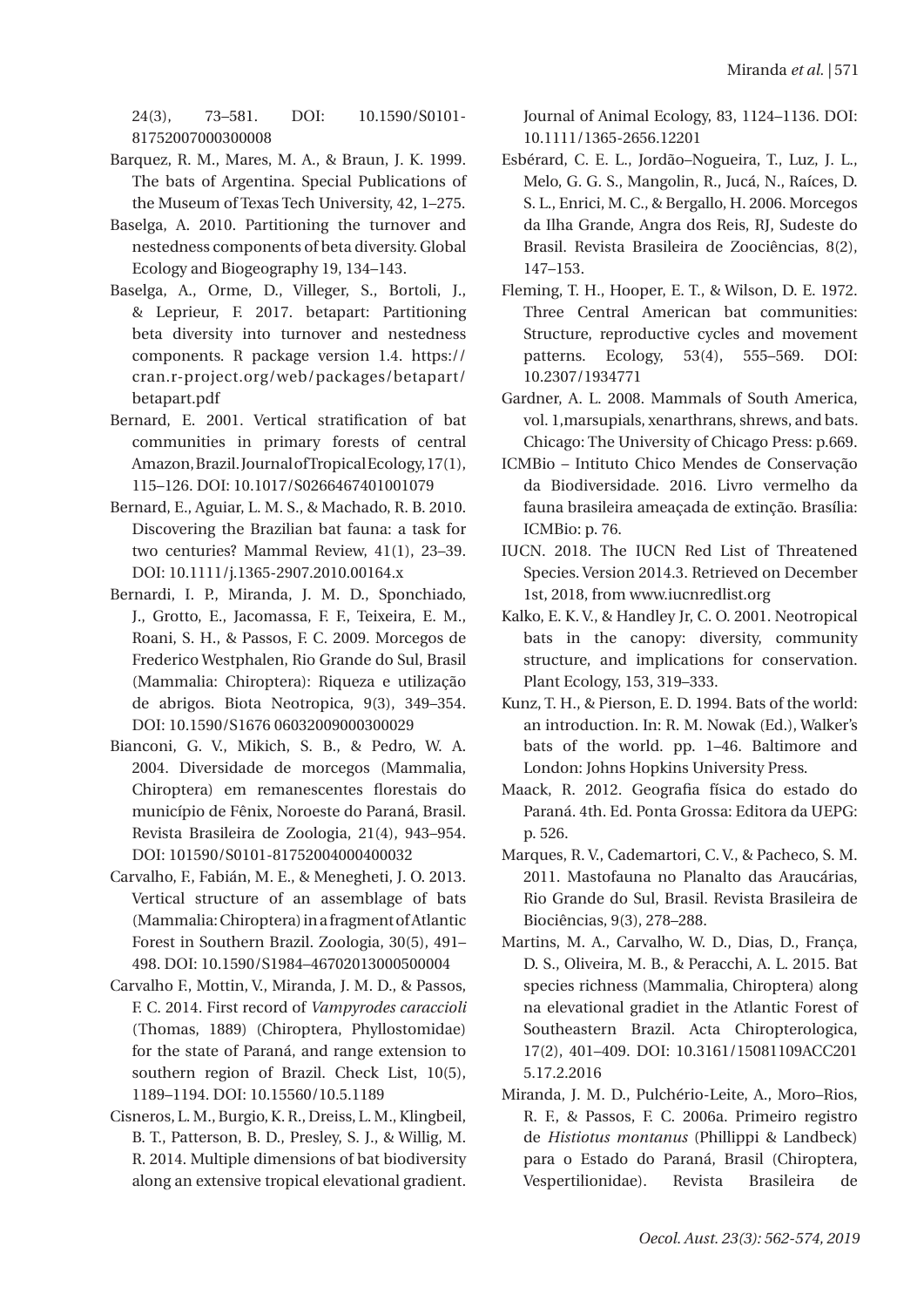Zoologia, 23(2), 584–587. DOI: 10.1590/S0101- 81752006000200035

- Miranda, J. M. D., Bernardi, I. P., & Passos, F. C. 2006b. A new species of *Eptesicus* (Mammalia: Chiroptera: Vespertilionidae) from Atlantic Forest of Brazil. Zootaxa, 1383(1), 57–68. DOI: 10.11646/zootaxa.1383.1.4
- Miranda, J. M. D., Moro–Rios, R. F., & Passos, F. C. 2008. Contribuição ao conhecimento dos mamíferos dos Campos de Palmas, Paraná, Brasil. Biotemas, 21(2), 97–103.
- Miranda, J. M. D., Moro–Rios, R. F., Silva–Pereira, J. E., & Passos, F. C. 2009. Mamíferos da Serra de São Luiz do Purunã. Pelotas: USEB: p. 263.
- Miranda, J. M. D., Kaku–Oliveira, N. Y., Munster, L. C., Bernardi, I. P., Moro–Rios, R. F., & Passos, F. C. 2010. Primeiros dados de uma colônia reprodutiva de *Myotis levis* (I. Geoffroy, 1824) nos campos de Palmas, Paraná, Brasil (Vespertilionidae). Chiroptera Neotropical, 16(2), 726–768.
- Miranda, J. M. D., Bernardi, I. P., & Passos, F. C. 2011. Chave ilustrada para a determinação de morcegos da região sul do Brasil*.* Curitiba: João M.D. Miranda: p. 56.
- Miranda, J. M. D., & Zago, L. 2015. Assembleia de morcegos em remanescente de Floresta Ombrófila Mista no Planalto de Guarapuava, Paraná, Brasil. Mastozoología Neotropical, 22(1), 55–62.
- Miretzki, M. 2003. Morcegos do Estado do Paraná, Brasil (Mammalia, Chiroptera): riqueza de espécies, distribuição e síntese do conhecimento atual. Papéis Avulsos de Zoologia, 43(6), 101–138.
- Moras, L. M., Bernard, E., & Gregorin, R. 2013. Bat assemblage at a high–altitude area in the Atlantic Forest of southeastern Brazil. Mastozoología Neotropical, 20(2), 269–278.
- Moratelli, R., Peracchi, A. L., Dias, D., & Oliveira, J. A. 2011. Geographic variation in South American populations of *Myotis nigricans*  (Schinz, 1821)(Chiroptera, Vespertilionidae), with the description of two new species. Mammalian Biology, 76(1), 592–607. DOI: 10.1016/j.mambio.2011.01.003
- Muylaert, R. D. L., Stevens, R. D., Esbérard, C. E., Mello, M. A., Garbino, G. S., Varzinczak, L. H., Faria, D., Weber, M. M., Rogeri, P. K., Regolin, A. L., Oliveira, H. F. M., Costa, L. M., Barros,

M. A. S., Sabino-Santos Jr., G., Marais, M. A. C., Kavagutti, V. S., Passos, F. C., Marjakangas, E., Maia, F. G. M., Ribeiro, M. C., & Galetti, M. 2017. Atlantic bats: A data set of bat communities from the Atlantic Forests of South America. Ecology, 98(12), 3227–3227. DOI: 10.1002/ ecy.2007

- Myers, N., Mittermeier, R. A., Mittermeier, C. G., Fonseca, G. A. B., & Kent, J. 2000. Biodiversity hotspots for conservation priorities. Nature, 403(1), 853–858. DOI: 10.1038/35002501
- Nobre, P. H., Manhães, M. A., Bastos Neto, O. J., Rezende, A. C., & Rodrigues, A. S. 2013. Bat assemblages from mountain forest areas in the Serra Negra region, southeastern Brazil. Mastozoología Neotropical, 20(2), 279–287.
- Nogueira, M., Lima, I. P., Moratelli, R., Tavares, V. C., Gregorin, R., & Peracchi, A. L. 2014. Checklist of Brazilian bats, with comments on original records. CheckList, 10(4), 808–821. DOI: 10.15560/10.4.808
- Oksanen, F. J., Blanchet, G., Friendly, M., Kindt, R., Legendre, P., McGlinn, D., Minchin, P. R., O'Hara, R. B., Simpson, G. L., Solymos, P., Stevens, M. H. H., Szoecs, H., & Wagner, H. 2017. vegan: Community Ecology Package. R package version 2.4-2. Retrieved from: https:// CRAN.R-project.org/package=vegan
- Passos, F. C., Silva, W. R., Pedro, W. A., & Bonin, M. R. 2003. Frugivoria em morcegos (Mammalia, Chiroptera) no Parque Estadual Intervales, sudeste do Brasil. Revista Brasileira de Zoologia, 20(3), 511–517. DOI: 10.1590/S0101-8175
- Patterson, B. D., Ceballos. G., Sechrest, W., Tognelli, M. F., Brooks, T., Luna, L., Ortega, P., Salazar, I., & Young, B. E. 2007. Digital distribution maps of the Mammals of the Western Hemisphere, version 3.0. Arlington: NatureServe.
- Pedro, W. A., & Taddei, V. A. 1997. Taxonomic assemblage of bats from Panga Reserve, southeastern Brazil: abundance patterns and trophic relations in the Phyllostomidae (Chiroptera). Boletim do Museu de Biologia Mello Leitão, 6, 3–21.
- Person, V. G., & Lorini, M. L. 1990. Contribuição ao conhecimento mastofaunístico da porção centro-sul do Estado do Paraná. Acta Biologica Leopoldensia, 2, 277–282.
- R Core Team 2016. R: A language and environment for statistical computing. R Foundation for Sta-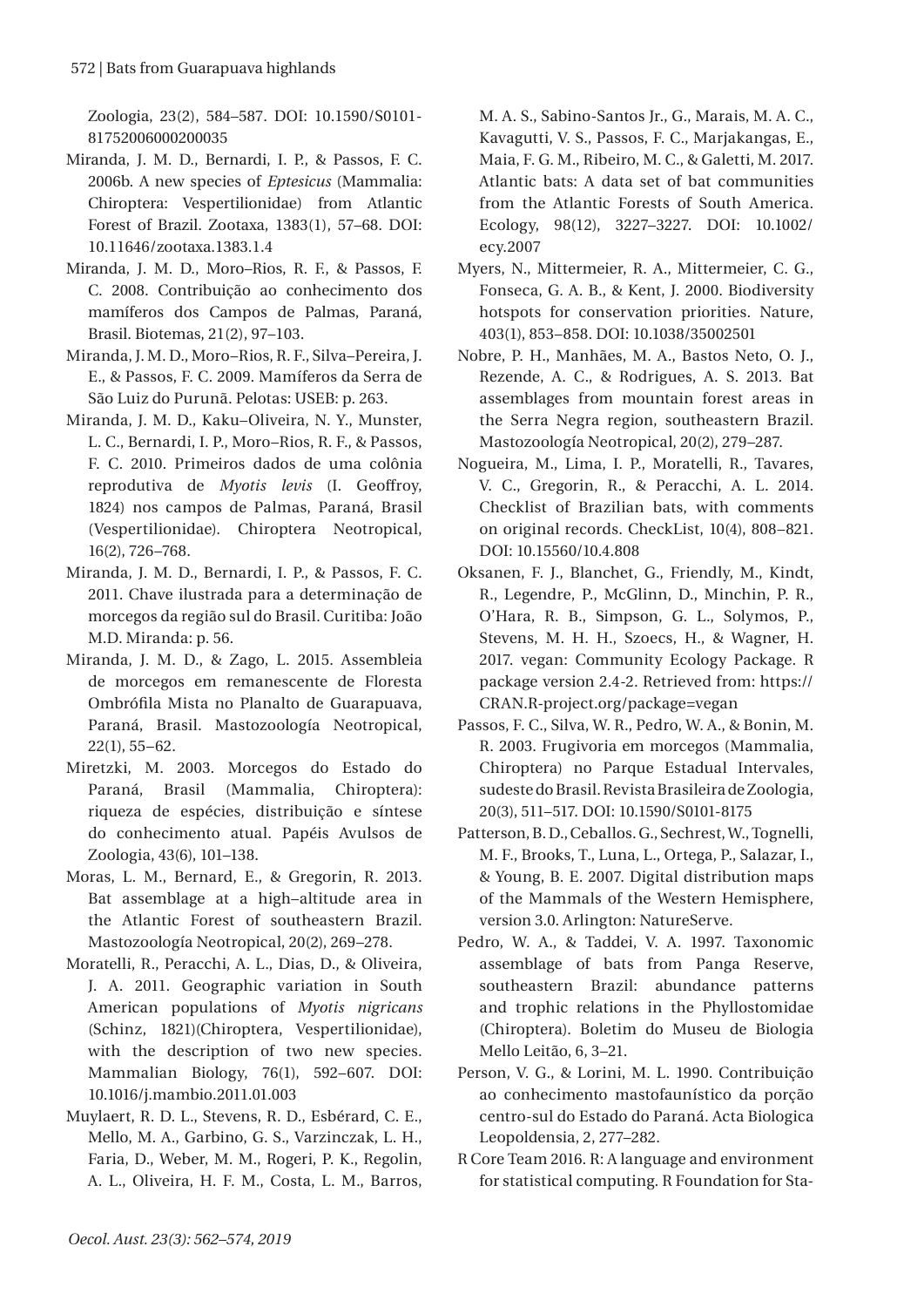tistical Computing. Vienna. Retrieved from https://www.R-project.org/

- Reis, N. R., Peracchi, A. L., Sekiama, M. L., & Lima, I. P. 2000. Diversidade de morcegos (Chiroptera; Mammalia) em fragmentos florestais no estado do Paraná, Brasil. Revista Brasileira de Zoologia, 17(3), 697–704. DOI: 10.1590/S0101- 81752000000300015
- Reis, N. R., Peracchi, A. L., Lima, I. P., & Pedro, W. A. 2006. Riqueza de morcegos (Mammalia; Chiroptera) em diferentes habitats, na região centro– sul do Paraná, sul do Brasil. Revista Brasileira de Zoologia, 23(3), 813–816. DOI: 10.1590/S0101- 81752006000300028
- Rubio, M. B. G., Varzinczak, L. H., Bernardi, I. P., Passos, F. C., & Miranda, J. M. D. 2014. Bats from two sites of the Paraná State coastal area, southern Brazil. Chiroptera Neotropical, 20(1), 1255– 1263.
- Sampaio, E. M., Kalko, E. K. V., Bernard, E., Rodríguez–Herrera, B., & Handley, C. O. 2003. A biodiversity assessment of bats (Chiroptera) in a tropical lowland rainforest of Central Amazonia, including methodological and conservation considerations. Studies on Neotropical Fauna and Environment, 38(1), 17–31.
- Santos, L. J. C., Oka-Fiori, C., Canali, N. E., Fiori, A. P., Silveira, C. T., Silva, J. M. F., & Ross, J. L. S. 2006. Mapeamento geomorfológico do Estado do Paraná. Revista Brasileira de Geomorfologia, 7(2), 3–12. DOI: 10.20502/rbg.v7i2.74
- Scultori, C., Dias, D., & Peracchi, A. L. 2009. Mammalia, Chiroptera, Phyllostomidae, *Lampronycteris brachyotis* (Dobson, 1879): First record in the state of Paraná, southern Brazil. Check List, 5(4), 872–875. DOI: 10.15560/5.4.872
- Simmons, N. B., & Voss, R. S. 1999. The mammals of Paracou, French Guiana: a Neotropical lowland rainforest fauna. Part I: Bats. Bulletin of the American Museum of Natural History, 237(1), 1–219.
- Tavares, V. C., Perini, F. A., & Lombardi, J. A. 2007. The bat communities (Chiroptera) of the Parque Estadual do Rio Doce, a large remnant of Atlantic Forest in southeastern Brazil. Revista Lundiana, 8(1), 35–47.
- Valle, L. G. E., Vogel, H. F., Sugayama, B. M., Metri, R., Gazarini, J., & Zawadski, C. H. 2011. Mamíferos de Guarapuava, Paraná, Brasil. Revista Brasileira de Zoociências, 13(1,2,3), 151–162.
- Varzinczak, L. H., Bernardi, I. P., & Passos, F. C. 2015. Is the knowledge of bat distribution in the Atlantic Rainforest sufficient? Comments about new findings and a case study in the Paraná State coastal area, Brazil. Mammalia, 79(5), 1–7. DOI: 10.1515/mammalia-2014-0130
- Varzinczak, L. H., Moura, M. O., Lima, C. S., & Passos, F. C. 2018. How do bat, rodent, and marsupial communities respond to spatial and environmental gradients? Insights from a deconstruction of mammal beta diversity from Atlantic Forest of South America. Oecologia. DOI: 10.1007/s00442-018-4288-y
- Velazco, P. M., Pacheco, V., & Meschede, A. 2011. First occurrence of the rare emballonurid bat *Cyttarops alecto* (Thomas, 1913) in Peru - only hard to find or truly rare? Mammalian Biology, 76(1), 373–376.
- Zago, L. 2017. Padrões espaciais na biodiversidade de morcegos do Novo Mundo. Doctoral thesis, Setor de Ciências Biológicas da Universidade Federal do Paraná. p. 63.
- Zanon, C. M. V., & Reis, N. R. 2007. Bats (Mammalia; Chiroptera) in the Ponta Grossa region, Campos Gerais, Paraná Brazil. Revista Brasileira de Zoologia, 24(2), 327–332. DOI: 10.1590/S0101- 81752007000200010
- Zhang, J. 2016. spaa: SPecies Association Analysis. R package version 0.2.2. Retrieved from https:// CRAN.R-project.org/package=spaa

*Submitted: 05 September 2018 Accepted: 03 June 2019 Published online: 06 June 2019 Associate Editor: Rosana Gentile*